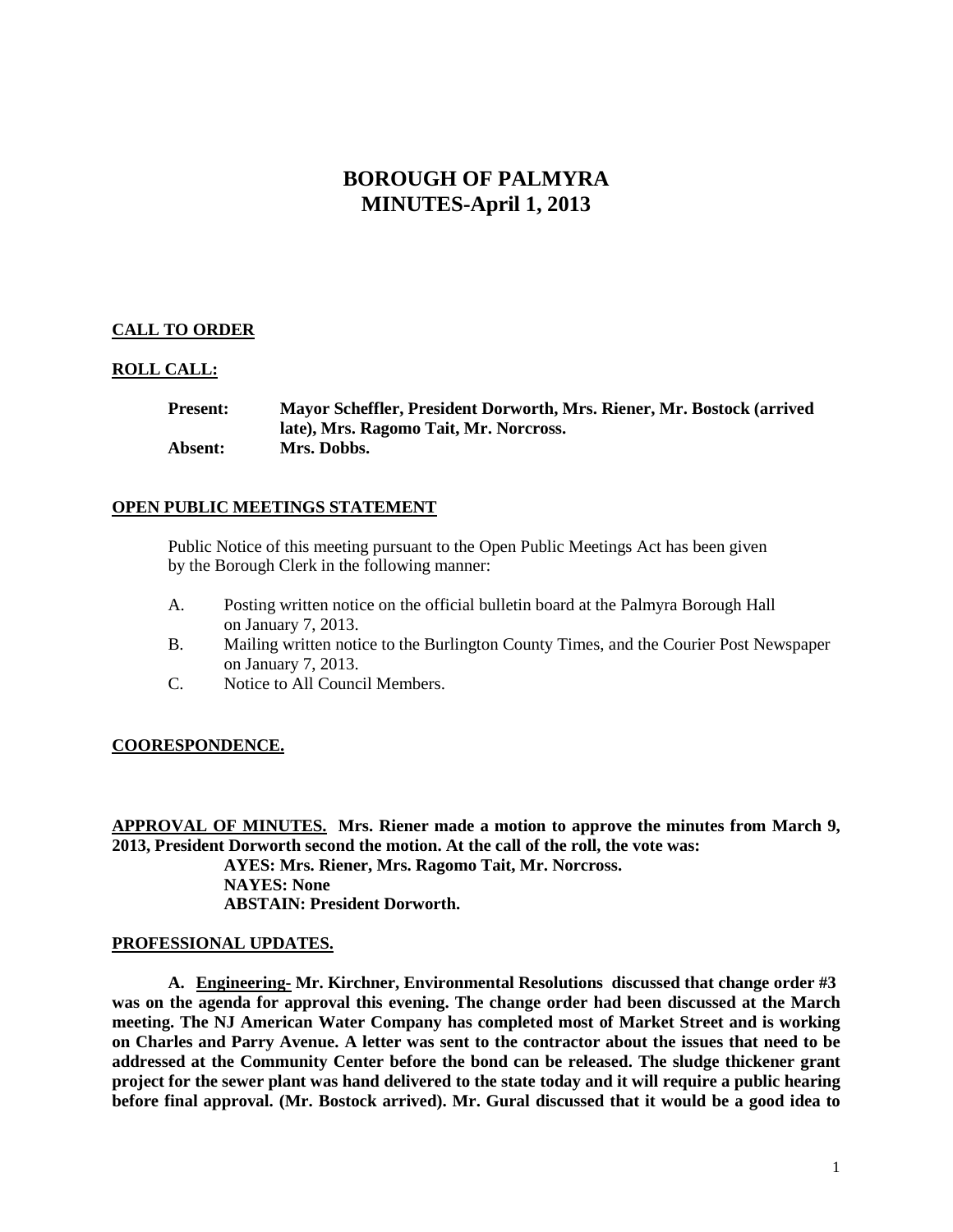**reach out to the resident surrounding the sewer plant about the hearing so that they are aware of what is happening.** 

**B. Wellness Program-Mr. Gural reported that there will be pedometer available from Marie Nagle for anyone wishing to take part in a walking program offered by the borough. Mrs. Ragomo Tait reported that there was a walk for cancer during the Easter Egg hunt that raised about \$290.**

## **PUBLIC HEARING ON 2013 BUDGET.**

**A. Resolution 2013-91, Resolution For Self-Examination Of 2013 Budget. President Dorworth made a motion to approve the resolution, Mr. Norcross second the motion. At the call of the roll, the vote was:**

**AYES: President Dorworth, Mrs. Riener, Mr. Bostock, Mrs. Ragomo Tait, Mr. Norcross.**

### **NAYES: None.**

**Mayor Scheffler reported that the tax levy will is \$5,498,895.93 and that the borough is under the maximum levy by \$63,470.67. the average assessed home of \$148,175.25 will see an increase in their local property taxes of \$31.10. The budget uses about \$300,000 of surplus. Mr. Stewart, auditor commends council on their good work of the budget it is within the state guidelines. Mayor Scheffler expressed her thanks to everyone for their hard work on the budget and that the employees worked hard to keep their budgets in place. President Dorworth made a motion to open the public hearing on the 2013 budget, Mr. Norcross second the motion. All members present voted in favor of the motion. No one wishing to be heard on the budget, Mr. Norcross made a motion to close the public hearing, Mr. Bostock second the motion. All members present voted in favor of the motion.** 

**B. Resolution 2013-92, Resolution Adopting The 2013 Budget For The Borough Of Palmyra. Mr. Norcross made a motion to approve the resolution, President Dorworth second the motion. At the call of the roll, the vote was:**

**AYES: President Dorworth, Mrs. Riener, Mr. Bostock, Mrs. Ragomo Tait, Mr. Norcross.**

**NAYES: None.** 

### **ORDINANCES ON SECOND READING.**

**A. Ordinance 2013-7, An Ordinance Of The Borough Of Palmyra In The County of Burlington Providing For Various Capital Improvements and Related Expenses In and For The Borough Appropriating \$155,000 Therefor Authorizing The Issuance Of \$147,250 In General Improvement Bonds Or Notes Of The Borough To Finance The Same. Mr. Bostock inquired if there was funding in the ordinance for additional carts. Mr. Gural replied that there are funds built into the ordinance for extra carts if needed. Mr. Norcross inquired as to the amount of carts a resident will be allowed to purchase extra. Mr. Gural explained that it cost the borough about \$85.00 per year for each resident for trash removal. Any owner would be able to purchase one additional cart for about \$52.00 and that extra carts will create more tipping fees for the borough. The taxpayers pay the additional tipping fees already for all of the business trash in the downtown area. Mrs. Ragomo Tait discussed that the council should look at what a normal amount of trash from a resident is and make a determination. Mr. Norcross discussed that the apartment units have a tendency to empty out the entire units onto the curbs and expect the borough to clean it up. Mr. Gural explained that the trash carts should start about June 1 so council has time to make a decision on the number of carts for each household. Mr. Bostock inquired about a container at the**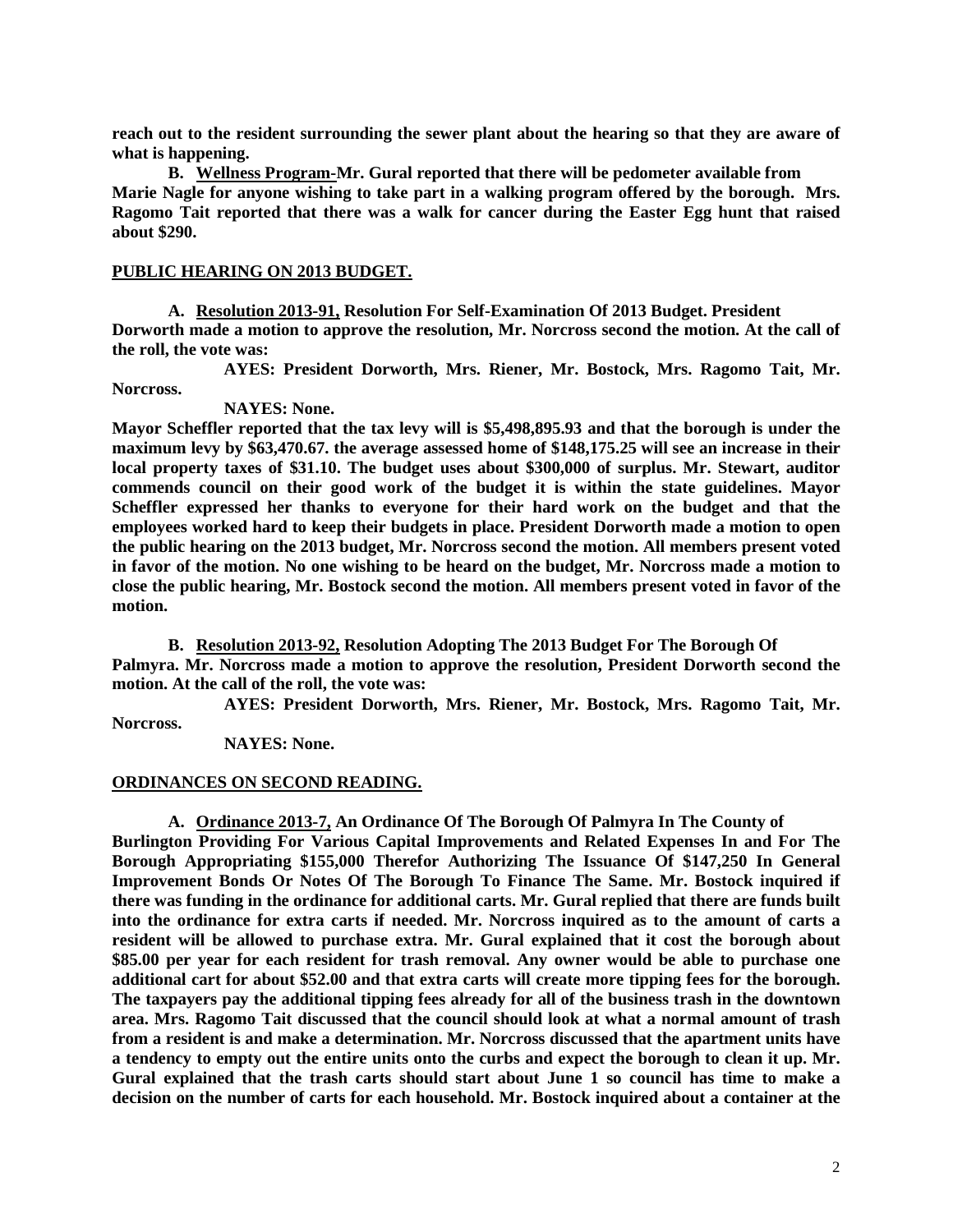**public works garage. Mrs. Ragomo Tait explained that there will be a dumpster opened on Saturday mornings for the residents to use. Mr. Gural explained that no contractors will be allowed to dump at the public works site and that it is not fair to allow the business owners to use the site on Saturdays either. Mrs. Ragomo Tait explained that she does not want to see residents who are trying to do spring cleaning to suffer because of limited trash pick-up. Mrs. Riener discussed that Mrs. Kilmer has a lot of latitude for citing violations and will start with repeated offenders. Mr. Bostock inquired if Mr. Rosenberg needs to create a new ordinance for trash removal and the containers. Mr. Gural explained that there a lot of ideas and that a committee will review them all and bring them to council. Mr. Bostock made a motion to open the ordinance for a public hearing, Mr. Norcross second the motion. All members present voted in favor of the motion. No one wishing to be heard on the ordinance, Mr. Norcross made a motion to close the public portion, Mr. Bostock second the motion. All members present voted in favor of the motion. Mr. Norcross made a motion to adopt the ordinance on second and final reading, Mr. Bostock second the motion. At the call of the roll, the vote was:**

**AYES: President Dorworth, Mrs. Riener, Mr. Bostock, Mrs. Ragomo Tait, Mr.** 

**Norcross.**

**NAYES: None.** 

**NEW BUSINESS. Consent Agenda- Items A-F will be enacted as a single motion, if any resolution needs additional discussion it will be removed from the consent agenda and voted on separately. Mayor Scheffler read the titles into the record. Mr. Rosenberg informed council that he is recommending that the tree service bids be rejected due to incomplete bids. Mr. Gural requested that language be added into the resolution for Dave Austin to list him also an employee for shade tree. Mr. Rosenberg advised council that after talking to Robert Stewart, auditor, they are both under the impression that resolution 2013-96 does not need to be adopted. The law allows for a contract to be extended if bidding process is going on and the contract is an extension of a current contract. Mrs. Lewis discussed that the extension was awarded without a fair and open process and should be done by resolution to clearly state the fact. Mr. Rosenberg explained that he relies on Bob Stewart as the auditor and that there is no problem. Mr. Gural informed council that there was no pay to play involved with the extension of the contract. Mr. Norcross made a motion to approve the consent agenda, Mr. Bostock second the motion. At the call of the roll, the vote was:**

**AYES: President Dorworth, Mrs. Riener, Mr. Bostock, Mrs. Ragomo Tait, Mr.** 

**Norcross.**

**NAYES: None.** 

**A. Approval of a Raffle License-Palmyra PTA-April 26, 2013.**

**B. Resolution 2013-93¸Resolution Rejecting Bids For Tree Service.**

**C. Resolution 2013-94, Resolution Appointing Dave Austin To The Public Works**

**Department And As Deputy Code Enforcement Officer At A Rate Of \$18.50 Per Hour Effective April 1, 2013.**

**D. Resolution 2013-95, Resolution Appointing Dale Palmer To The Public Buildings And Grounds Department Effective March 26, 2013 At A Rate Of \$10.00 An Hour Not To Exceed 20 Hours Per Week.**

**E. Resolution 2013-96, Resolution Extending Waste Management Contract Thru April 1st.**

**F. Resolution 2013-97, Resolution Approving A Change Order #3 For Eagle Construction Services Inc. For HVAC Replacement Project.**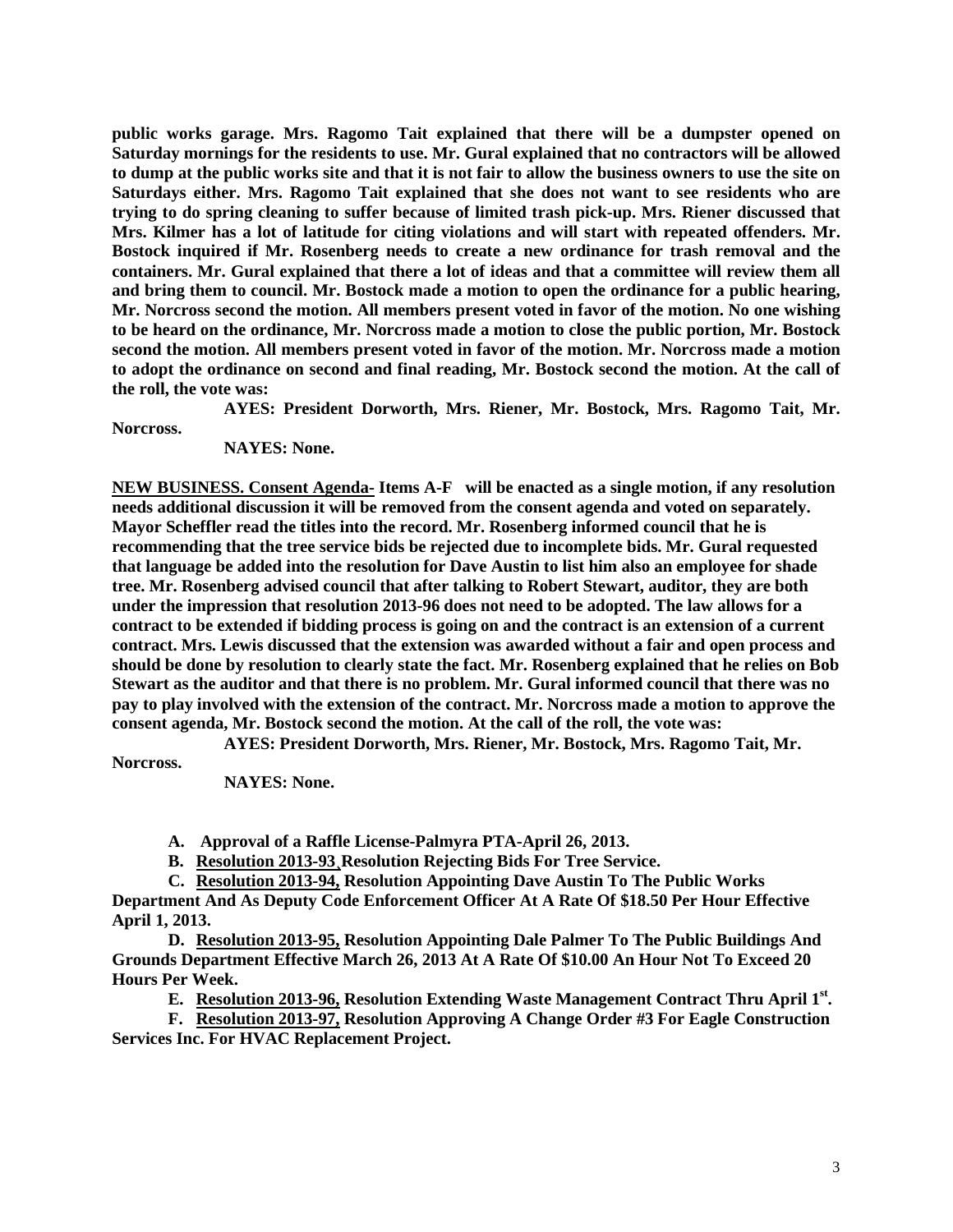#### **DISCUSSIONS ITEMS.**

**A. Landlord Registration. Mayor Scheffler recused herself from the discussion. President Dorworth presided over the discussion. Mr. Norcross discussed that this ordinance is overdue and that a landlord registration also helps the police department with information on the owners and tenants. There are very few towns that do not have a rental ordinance. Mr. Gural explained that this discussion has been going on for 10 years or more in the borough. Mr. Rosenberg advised council that the state has regulations also about the landlord registrations and that they are required to file a form annually with the borough clerk. There are some legal questions if the municipalities are allowed to request additional information than required by the state. Mr. Gural explained that the borough is requesting that all rental properties be inspected by the borough and that more discussions are needed. Mrs. Riener discussed that a rental property ordinance will also help identify illegal conversations of apartments. Mr. Norcross inquired as to the fee that would be charged to the landlord to register the units. Mr. Rosenberg discussed that there should actually be two fees, one for the actual registration and one for the inspections. Mrs. Kilmer explained that the process of registering landlords was proposed several years ago and that it needs to get done. The residents who live next to a bad rental property or the tenants that live there should not have to look at a bad property due to no standards. The rental registration and inspection would help pay for the process and time that is needed, there would not be an additional cost to the taxpayers. Chief Pearlman explained that many residents complain about the condition of the homes that are rentals. Mr. Rosenberg advised council to have the ordinance in line before adoption since many landlords will be upset over a new ordinance. Mrs. Riener offered to set up a committee to review the ordinance. President Dorworth recommend that Mr. Gural and Mrs. Kilmer be included on the committee. Mr. Norcross expressed an interest in being on the committee as well.** 

**B. Code Enforcement. Mr. Gural reported that with the new trash regulations starting soon the ordinance would have to be rewritten and that he will meet with Mrs. Kilmer. Mrs. Ragomo Tait inquired about the process to inform the residents about the changes. Mr. Gural replied that the Borough is putting together a calendar that will have all of the information about trash, recycling, leaves, brush, phone numbers etc. for the residents. There will also be some pictures of the borough included. A blast email and notification by Global Connect will also be done.** 

**C. Business/Mercantile License. Mr. Gural discussed that he had conversations with Councilperson Riener and Councilperson Bostock about placing the borough's businesses on the website. The Borough currently has no listing of all of the businesses. Mrs. Nagle has mailed out request to the business and only a few have been returned. A business registration would also help the police department to locate owners for emergencies. Mr. Rosenberg explained that it is very common for towns to have business registrations and charge a small processing fee. Mr. Gural explained that the business will be placed on the borough's website and Facebook page. The borough's website was ranked in the top 20% in the state by a recent study, so people are looking at the site for information.** 

**D. Video Broadcasting. Mr. Gural discussed that the borough is obtaining new microphones and sound recording system. The system has the capability of doing videos for broadcasting of the council meetings. Borough Council will hold further discussion on the video.**

**E. Crossing Guard salaries-new hires. Mr. Gural informed council that the majority of the positions in the borough have a starting range, but the crossing guards are just one flat rate. A crossing guard who has been with the borough for a number of years makes the same amount as someone newly hired. There should be a different starting amount for the guards. Mayor Scheffler discussed that it should not be the same rate for someone starting out and that it should be addressed in the salary ordinance.**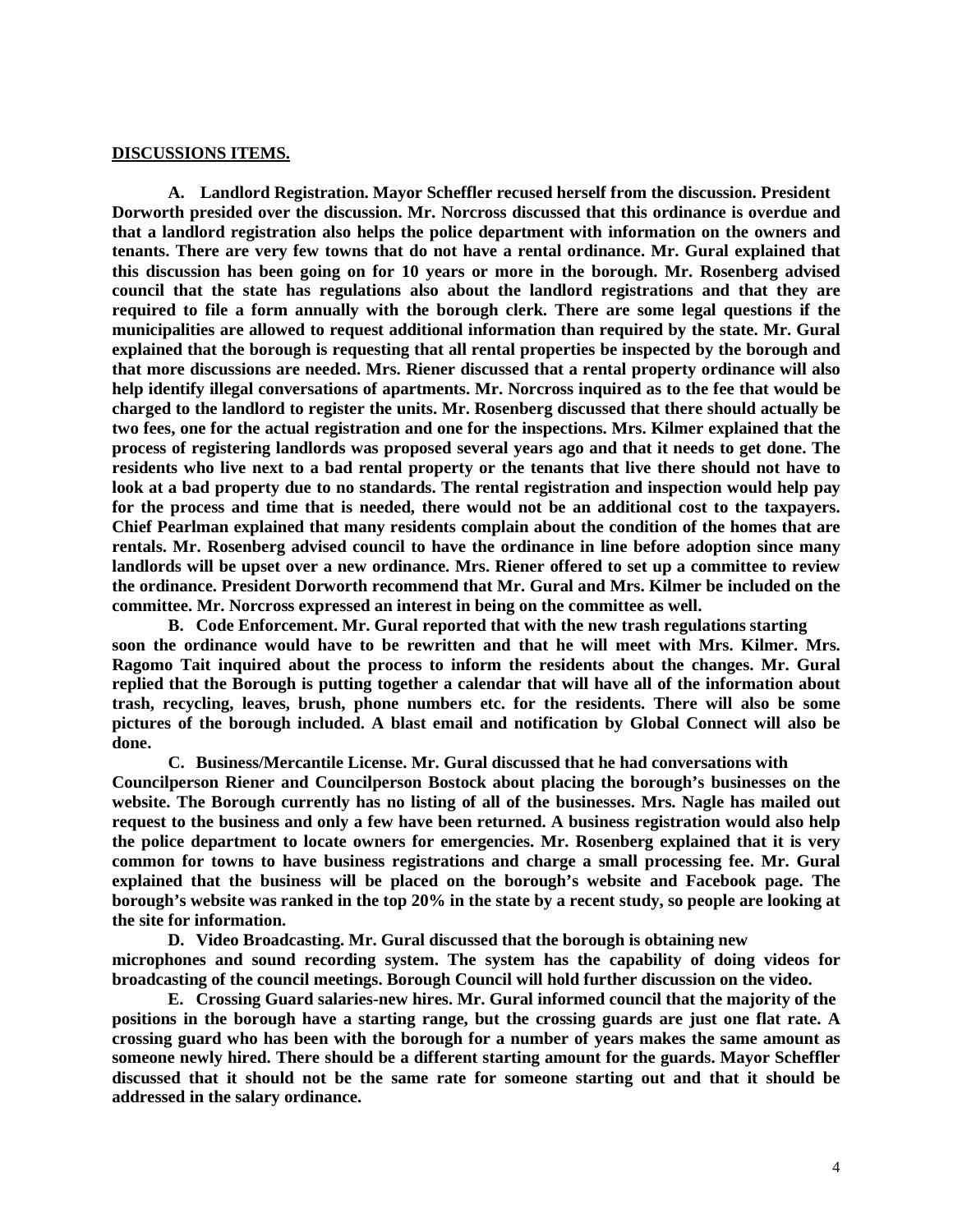**F. Salary for non-uniformed employees. Mr. Gural will present the resolution at the next meeting. There is a general 2% increase for most employees.**

**G. Cell Tower. Mr. Rosenberg informed council that he has had several request to purchase the leases on the tower. One of the companies would like to take off the tower, but Mr. Rosenberg explained that his opinion is that the borough would have to go out for bid. Mr. Gural explained that the amount of money is substantial to the Borough but that it is a lot of responsibility to the borough. President Dorworth discussed that the Borough is liable for maintenance on the tower and if it falls over in a storm, the Borough would be liable. Mr. Norcross discussed that the there is also a county agreement for radio that has to stay on the towers. Mr. Rosenberg replied that AT & T has advised him that the county communication equipment will remain. Mayor Scheffler discussed the borough having Mr. Gural and Mr. Rosenberg hold discussions with AT & T about the towers.** 

**H. Legion Field Rental. Mr. Gural informed council that there has been discussions about the use of Legion Field and what organizations are allowed to use the fields. Mr. Norcross discussed that the ordinance provides for Palmyra residents only to use the fields or an organization that has a majority of residents. Mr. Bostock inquired about the adult soccer team that is using the fields on Sunday and if they are Palmyra residents and have permission to use the field. Mr. Norcross explained that he also saw them last week and removed other people that were using the field. Mrs. Riener informed council that the soccer team was there at noon on Sunday and it looks like it is a men's league. Mrs. Ragomo Tait explained that they are from the age of 18 and up and were there late Saturday night and early Sunday. Mrs. Ragomo Tait discussed the people coming off of the Light Rail and that they walk down to use the field as well. There is a problem with control of the fields. Mr. Norcross discussed that it is not fair to the youth associations and to the school who help maintain the fields and that the Borough does not need any more damages. Mrs. Ragomo Tait also discussed that there needs to be more smoke-free signs at Legion Field and that the basketball courts also need to be control. Mr. Norcross and Mrs. Ragomo Tait will meet with the school and organizations to discuss the fields and regulations.** 

**I. Audit Report-Corrective Action Plan. Mr. Gural informed council that the audit report was completed and that there will be a resolution to accept the report at the next meeting.**

**J. Gold and Silver, Precious Gems Licensing. Chief Pearlman is working with Mr. Rosenberg to prepare an ordinance regulation the sale and purchase of gold and silver in the borough.** 

**K. Vision and Mission Statement for Borough update. Held till the work session of council.**

**L. BID ordinance. Mr. Bostock reported that he gave Mr. Gural a packet of financial**

**reports and that Mr. Rosenberg has it for review. Mr. Gural informed council that the Borough has received an invoice for payment for the outdoor Christmas display, which was being paid for by the BID. Mr. Gural inquired if Mr. Bostock can sign the purchase order for payment for the Bid. Mr. Norcross explained that the company also does an upkeep of the display and storage. Mayor Scheffler discussed a resolution limiting the amount of funds that Mr. Bostock can sign for the BID. Mr. Rosenberg express his concern that the BID does not exist so no one has the authority to spend any of the remaining funds without court approval. Mayor Scheffler explained that the Borough Council did not dissolve the BID as the council was waiting for all of the tax issues to be resolved. Mr. Rosenberg explained that in his opinion the BID is a separate organization and private entity. The remaining funds can only be distributed by the courts. Mr. Gural discussed that the company has the Borough's Christmas decorations and that they need to be paid. Mr. Bostock will meet with Mr. Rosenberg and Mr. Gural to review the issue.** 

**ADMINISTRATOR REPORT. Mr. Gural requested that Mrs. Elmes hours are extend per week and that he will have a resolution on the next agenda. Mr. Gural informed council that there is an advertisement for a deputy court administrator and that he will keep council informed. A payroll**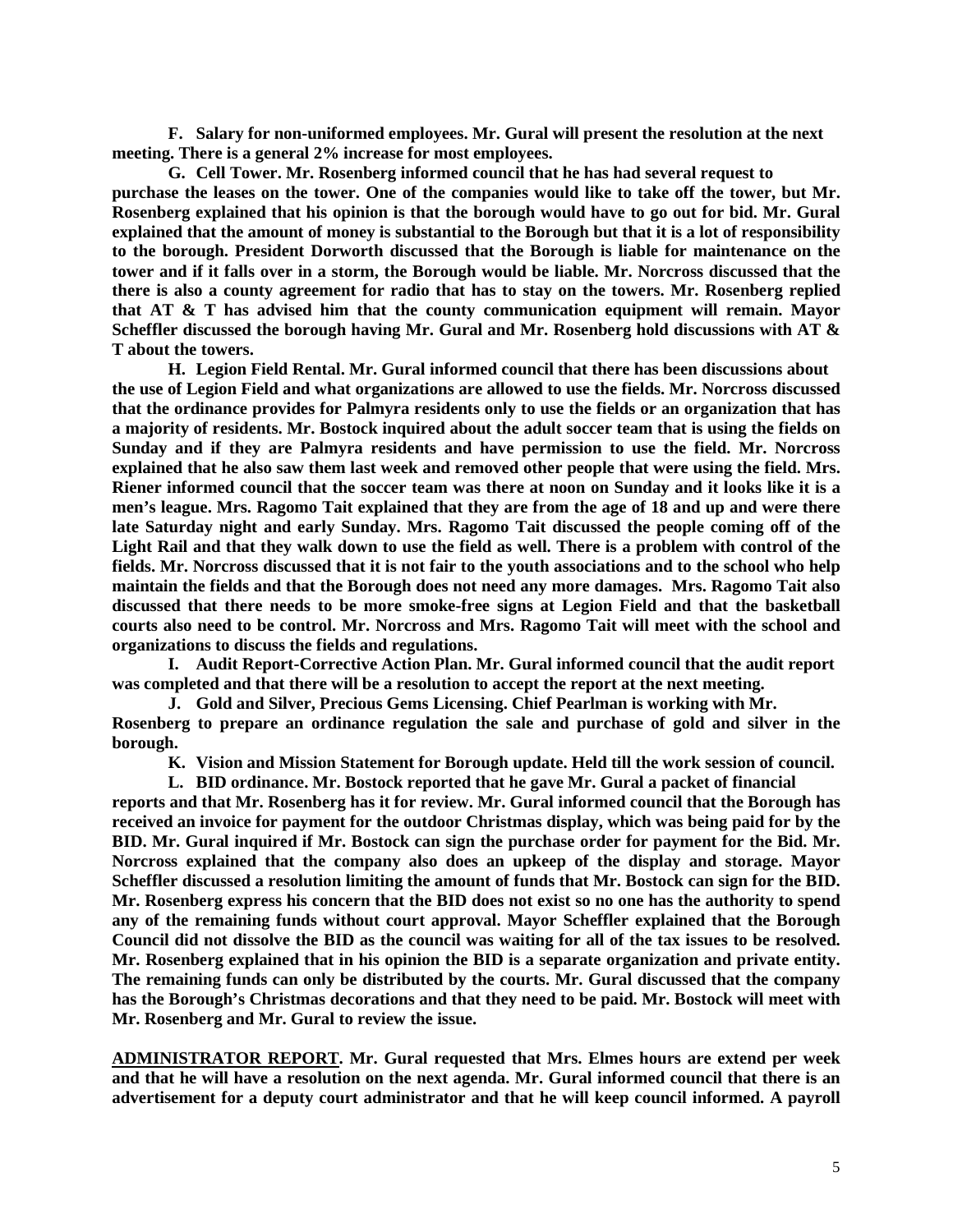**clerk has been hired for the finance department and will start tomorrow. There will be no benefits involved and it will be for 28 hours a week. The Palmyra Harbour contracts are ready for signature and it will require a resolution allowing the Mayor to sign the contracts on behalf of the Borough. Mr. Gural informed council that the Senior Program has requested legal advice about the need for a hold harmless agreement per their insurance carrier. They are requesting that Mr. Rosenberg help them.** 

## **COMMITTEE REPORTS.-**

**Mr. Norcross discussed that there is a problem with the trucks coming in and out of the landfill on Route 73, the trucks are lined up on the side of the road and also they are leaving a large amount of debris on the roadway. Mr. Rosenberg advised council that he was informed that the owners had leased out the business. Mr. Norcross discussed that there is a lot of stuff coming down from the storm up North Jersey. Mrs. Kilmer will review the issue and make sure that there is not a change of use at the site and that they do not a permit from the Burlington County Soil Conservation currently. Chief Pearlman has been to the site and discussed the issues with the owners.** 

**PUBLIC COMMENTS. Mr. Norcross made a motion to open the meeting to the public, Mr. Bostock second the motion. All members present voted in favor of the motion.**

**Ms. Veitenheimer-Rowland discussed that on the borough's website there are a lot of outdated pages, especially the Land Use Board. There are dates from last year for the meeting schedule. Ms. Veitenheimer inquired if the new law for the agendas was passed by the state yet. Mayor Scheffler replied that it has not passed the Senate yet. Mrs. Veitenheimer explained that the EDC Committee used to pay for the decorations before the BID did. Mrs. Veitenheimer inquired if any funds had been received from the rental of the community center. She did not see any listed under revenue in the budget. Mayor Scheffler explained that the YMCA funding is through a grant and not listed under revenue and that the basketball program paid with in kind funding. Mr. Gural replied that most of the groups using the center are small groups or groups sponsored by the borough that pay a small amount. Mrs. Lewis, CFO explained that the centers rental fees is not listed as budget revenue line item since it is not a large amount. Mrs. Ragomo Tait explained that on the borough's website there are the rules and regulations for renting the center and an explanation of the fees. Mrs. Veitenheimer discussed that the borough should charge for the use of the fields to people from out of town and not charge the businesses or landlords. Mrs. Ragomo Tait replied that the goal of the fields and center is for residents to use and that organizations from out of town are charged for the use. Mayor Scheffler explained that the borough does not want outside organizations to use Legion Field. The taxpayers pay for the maintenance and upkeep of the field. Mr. Bostock discussed that usages of the field should not be allowed to outside organizations because the borough is liable for the damages if any occur. Mrs. Veitenheimer inquired if all non-profit groups in the borough should get the hold harmless agreement coverage. Mr. Gural advised her to check with her insurance broker about the need for the coverage.** 

**No one else from the public wishing to be heard, President Dorworth made a motion to close the public portion; Mr. Norcross' second the motion. All members present voted in favor of the motion.** 

**CLOSED SESSION. Resolution No. 2013-98, Resolution Excluding The Public From Certain Meetings Pursuant To Section 8 Of The Open Public Meeting Act C. 231 P.L. 1975. (contract). Mrs. Ragomo Tait made a motion to approve the resolution, Mrs. Riener second the motion. At the call of the roll, the vote was:**

**AYES: President Dorworth, Mrs. Riener, Mr. Bostock, Mrs. Ragomo Tait, Mr. Norcross.**